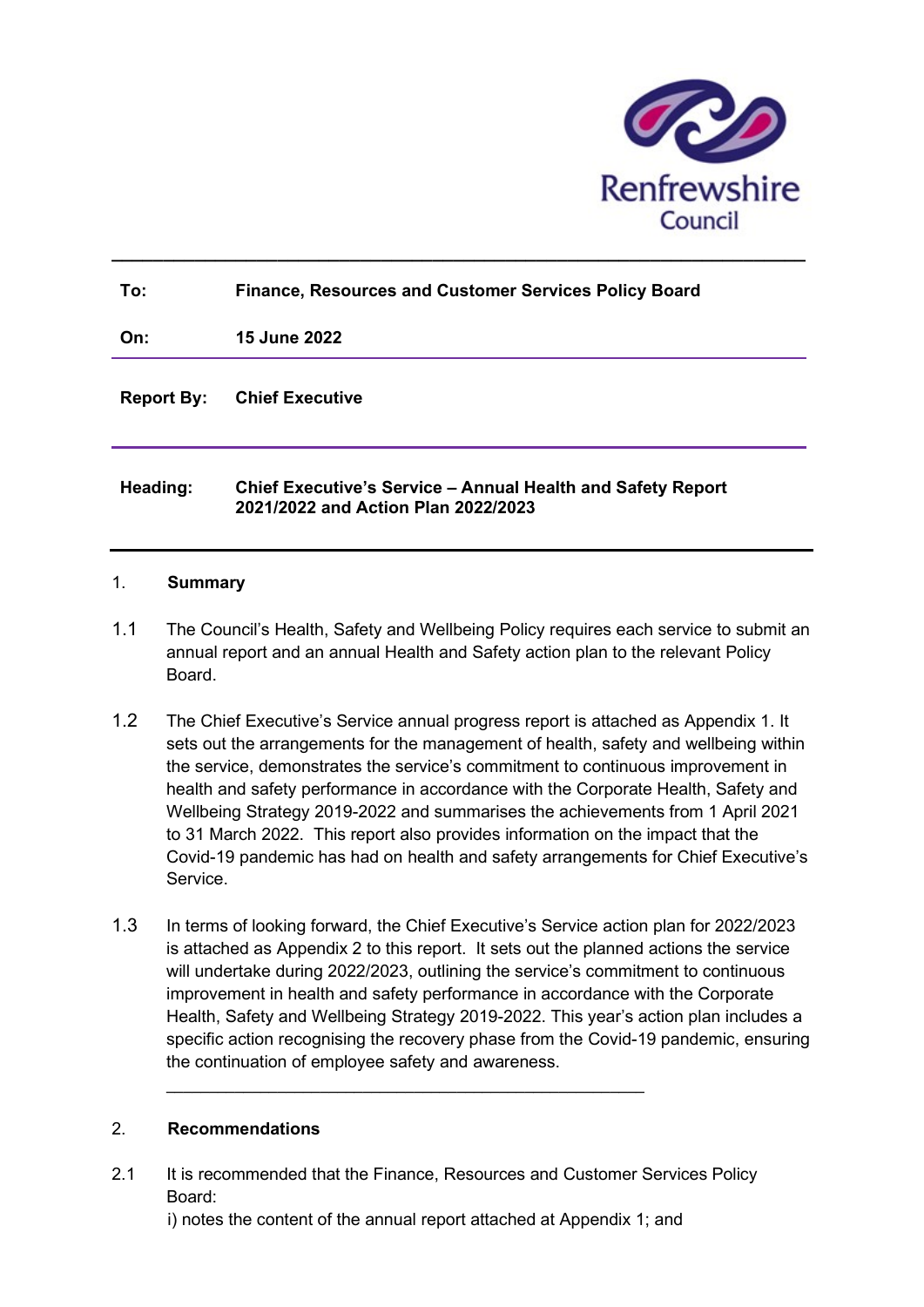ii) approves the Chief Executive's Service health and safety action plan for 2022/2023 at Appendix 2.

 $\_$  , and the set of the set of the set of the set of the set of the set of the set of the set of the set of the set of the set of the set of the set of the set of the set of the set of the set of the set of the set of th

#### 3. Background

3.1 The Chief Executive's Service delivers a range of strategic services within the organisation. We do this through a range of activities delivered across our service areas: policy and commissioning, economy and development, City Deal and infrastructure, and communications, marketing and events. Our services are delivered by 227 employees, led by the Chief Executive who is supported by the Head of Policy and Commissioning, the Head of Marketing and Communications, the Head of Economy and Development, and the Programme Director (City Deal and Infrastructure).



- 3.2 In addition to the core activities, the service assumed a number of new responsibilities in support of the pandemic response and has delivered new services in line with local and national requirements such as the neighbourhood hubs, supporting Renfrewshire's mass vaccination centres and administering all new business grants applications. The service also led on all communications and public information activities both internally and externally during this period.
- 3.3 The Chief Executive's Service Head of Policy and Commissioning is the lead officer for health and safety within the service and is supported by the Strategy, Policy and Insight Manager. Health and safety remains a key priority within the service with the annual report being reviewed by the senior management team.
- 3.4 The Chief Executive's Service has a proactive approach and commitment to health and safety which is supported by the service's working group. The Council will be progressing and moving to the ISO 45001:2018 Occupational Health and Safety Management system. This international standard replaces BS OHSAS: 18001 and sets the framework for an effective system to control health and safety risks to employees. The working group will be integral to achieving this with the support of managers.
- 3.5 As with other Council services, the majority of employees have been working from home during the pandemic. The service has adapted its processes and procedures to ensure that standards for all employees working from home are maintained, with the health and wellbeing of employees being a priority. The service's health and safety working group has continued to meet virtually, with the current focus being wellbeing, intervention, and Display Screen Equipment self-assessments for all employees. The group have cascaded all corporate health and safety bulletins and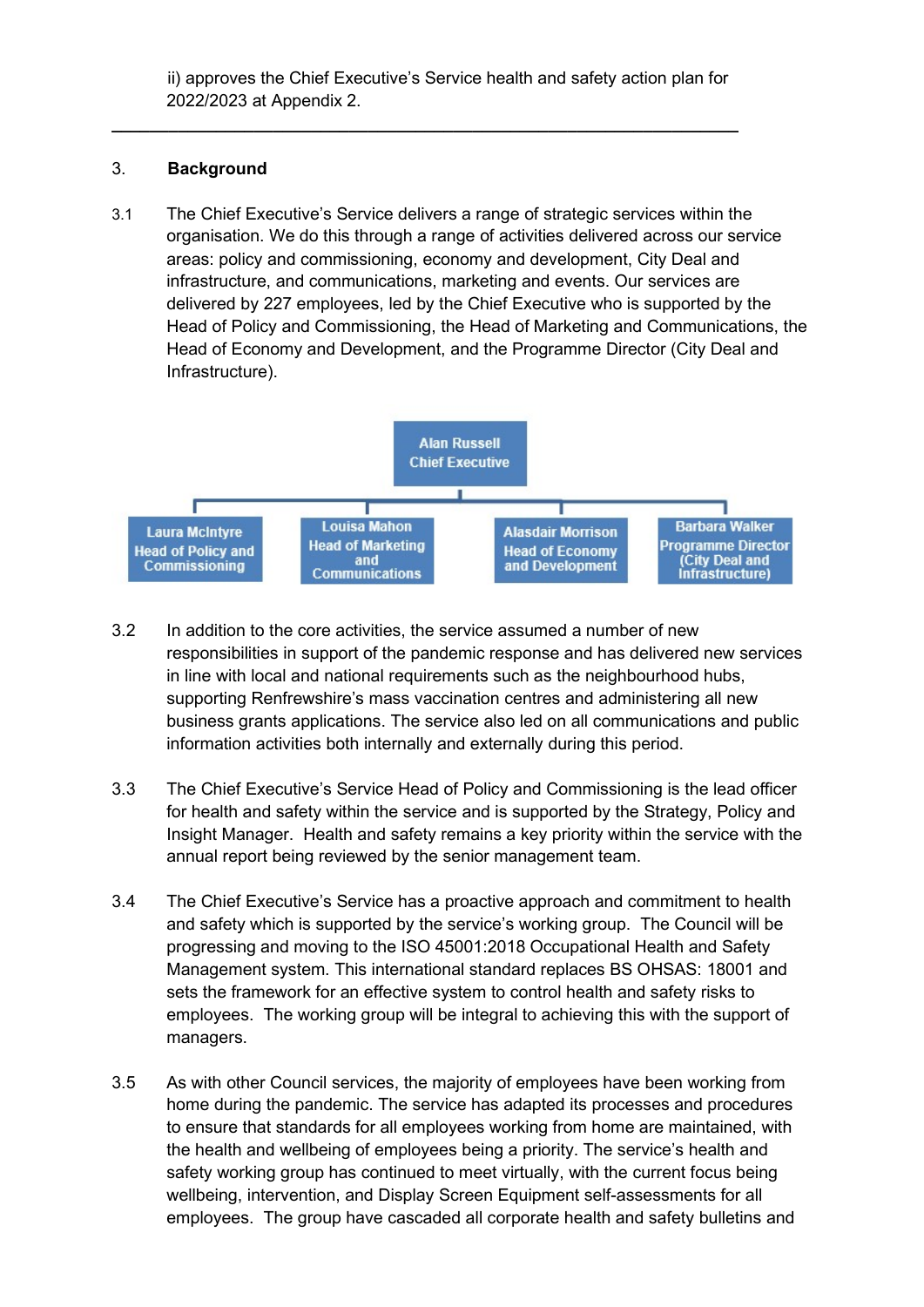undertaken regular monitoring to ensure an annual DSE assessment has been completed for employees within the Business World system. Heads of Service and managers have had regular wellbeing 'check ins' with their employees and completed Occupational Health assessments if additional support is required.

- 3.6 The annual report 2021/2022 (Appendix 1) provides information on the implementation of the Council's health, safety and wellbeing policy including the management of health and safety within the service; oversight arrangements for health and safety management and overview of health and safety during 2021/2022.
- 3.7 The action plan 2022/2023 identifies areas for future and continued action which is included as Appendix 2 to this report. The action plan is monitored on a quarterly basis by the service's health and safety working group and an annual progress report will be presented to the Finance, Resources and Customer Services Policy Board in Spring 2023.
- 3.8 The preparation of this annual report and action plan has been supported by the Finance and Resources, People and OD (FAR, People & OD) Health and Safety Team.

#### Implications of the Report

- 1. Financial Implications none
- 2. HR & Organisational Development Implications none
- 3. Community/Council Planning Implications none
- 4. Legal Implications none
- 5. Property/Assets Implications none
- 6. Information Technology Implications none
- 7. Equality & Human Rights Implications -

The Recommendations contained within this report have not been assessed as the report is for noting only.

- 8. Health & Safety Implications The report supports and demonstrates the Council and the Chief Executive's service's commitment to ensuring effective health and safety management.
- 9. Procurement Implications None.
- 10. Risk Implications The report supports the overarching management of risk within Renfrewshire Council.
- 11. Privacy Impact Implications None.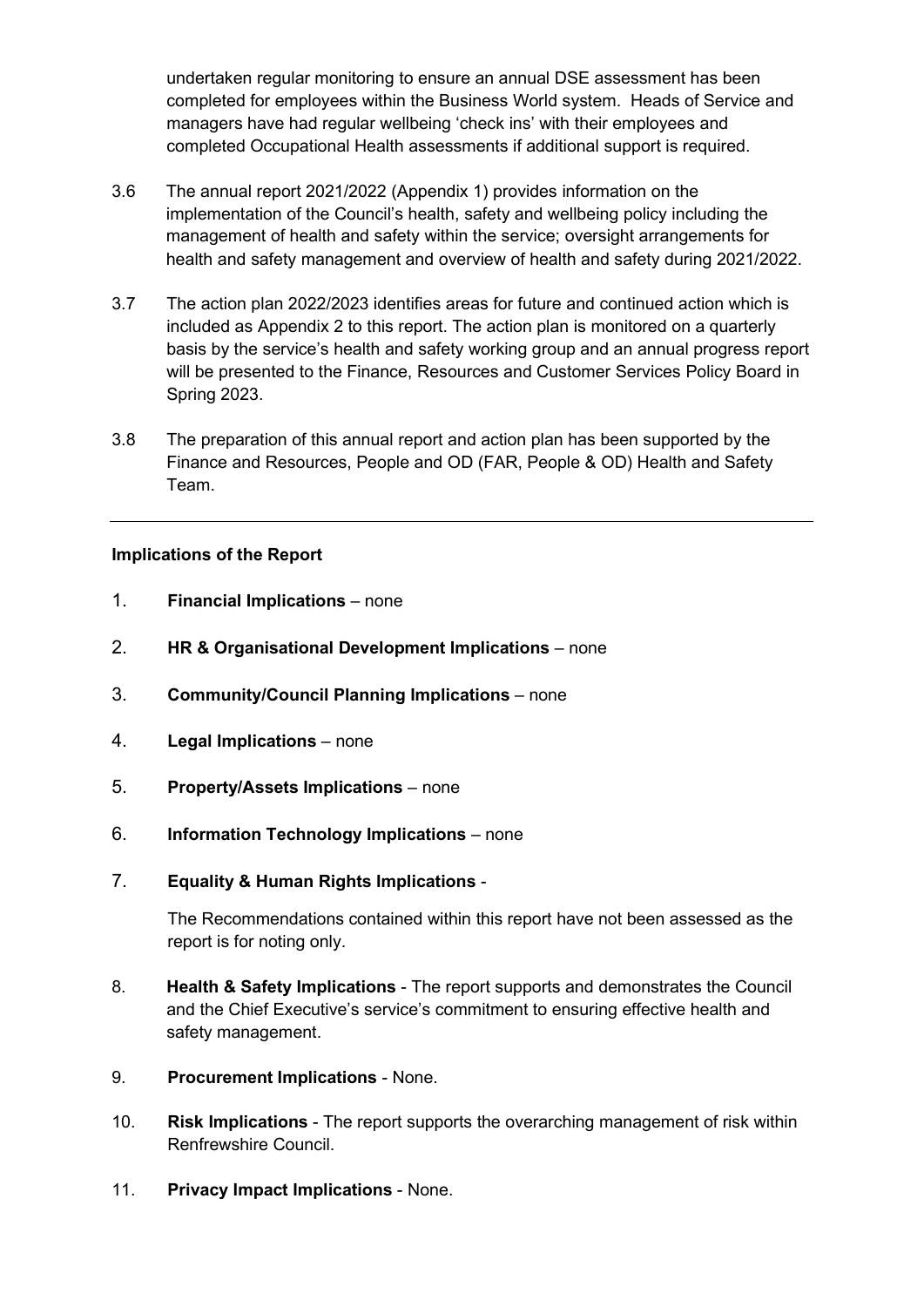- 12. Cosla Policy position None
- 13. Climate Risk None

#### List of Background Papers

None

Author: Pamela McDonald, pamela.mcdonald@renfrewshire.gov.uk

 $\_$  , and the set of the set of the set of the set of the set of the set of the set of the set of the set of the set of the set of the set of the set of the set of the set of the set of the set of the set of the set of th

 $\_$  , and the set of the set of the set of the set of the set of the set of the set of the set of the set of the set of the set of the set of the set of the set of the set of the set of the set of the set of the set of th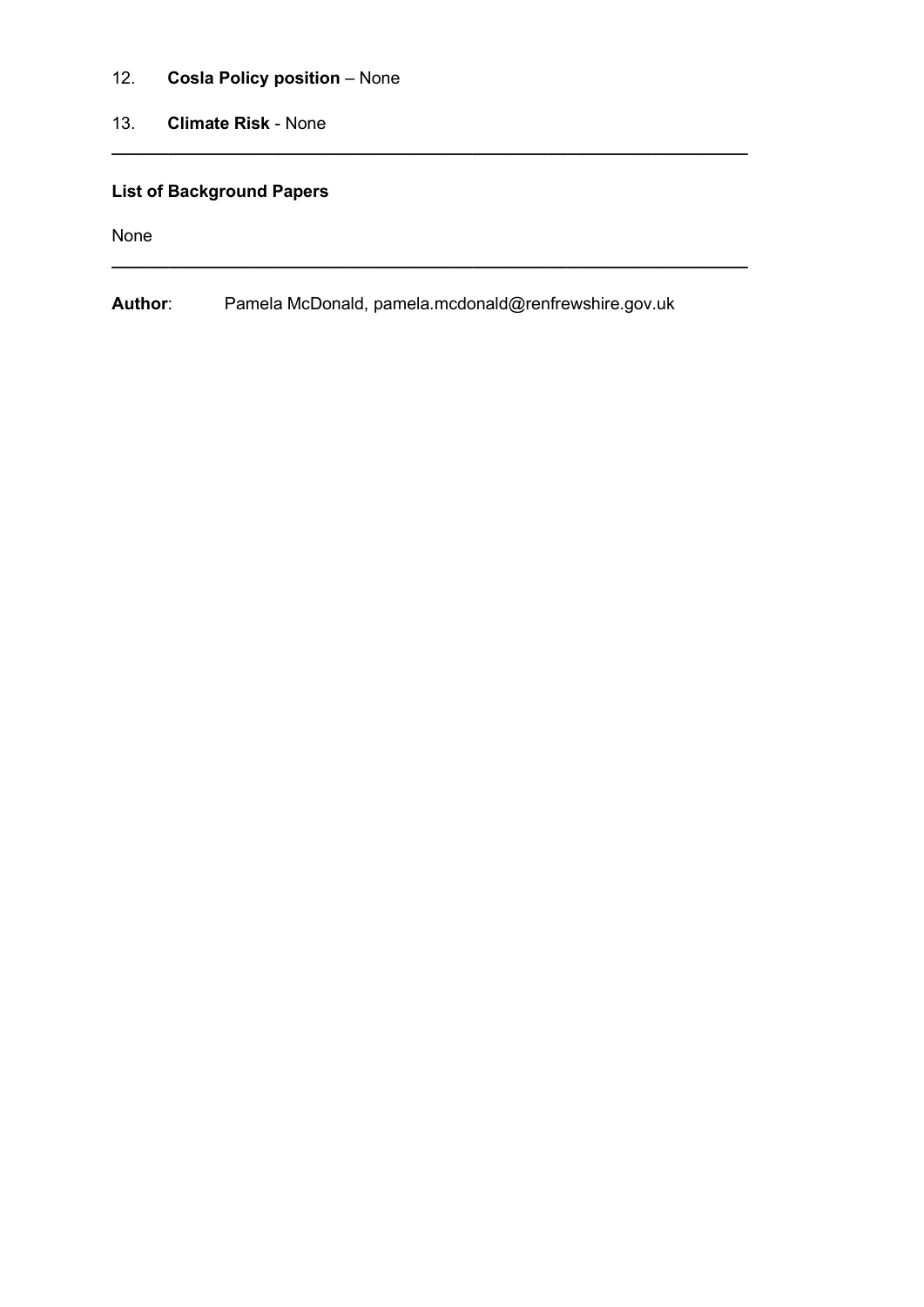# CHIEF EXECUTIVE'S SERVICE



## ANNUAL HEALTH & SAFETY REPORT

Overview of 2021/2022

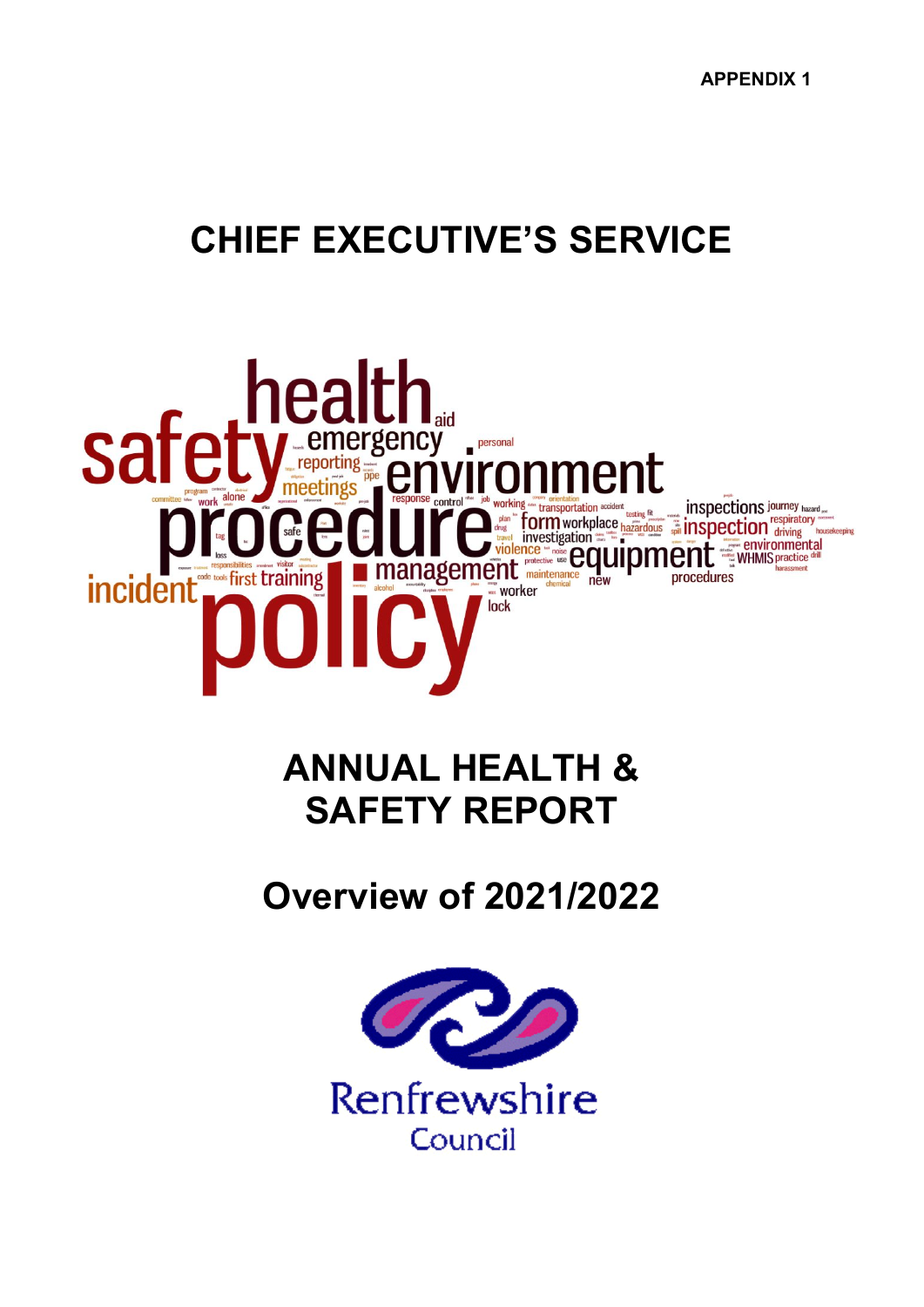#### 1. Introduction

1.1 This annual report has been prepared by the Chief Executive's Service in accordance with Renfrewshire Council's Health, Safety and Wellbeing Policy and Plan as well as the Corporate Health, Safety and Wellbeing Strategy 2019-2022 the purpose of which is to evaluate the health and safety performance of the service and set future health and safety objectives.

#### 2. Management of health and safety within the service

- 2.1 The corporate policy on health, safety and wellbeing was revised and approved in December 2021. The current policy outlines the organisational responsibilities of the Chief Executive, managers, employees and others (eg fire wardens, first aiders) with regard to health and safety. The following details are included:
	- the health and safety arrangements within the service;
	- the specific information regarding health and safety advice and training; and
	- how to raise health and safety concerns and how to report an accident.
- 2.2 The policy is available for employees to read within the service or from the Chief Executive's Service health and safety page on the intranet. While the Chief Executive has overall responsibility for the implementation of the policy, the Senior Management Team and managers have a general responsibility to ensure that safe conditions of work apply at all times.
- 2.3 The service's strategy aims to ensure that health and safety is an integral part of the overall management of the service and the service continually seeks ways to ensure a safe workplace for all employees.

#### 3. Organisation for implementing health and safety management

- 3.1 The Head of Policy and Commissioning is the lead officer for health and safety within the Chief Executive's Service and is supported by the Strategy, Policy and Insight Manager who has responsibility for co-ordinating health and safety issues within the service and any areas of concern can be raised directly. This ensures that health and safety remains a high profile issue within the service and is dealt with at a senior level. Health and safety issues can also be raised at regular section meetings and passed on to the health and safety co-ordinator to action.
- 3.2 The service's health and safety co-ordinator is a member of the Corporate Health and Safety Committee. Details of any health and safety issues relevant to the service are discussed at the quarterly meetings of the committee. These are then circulated to officers in the working group by e-mail (all employees have access to e-mail) who then disseminate the information locally to managers and employees. This should then be discussed at team meetings at which health and safety is a standing agenda item.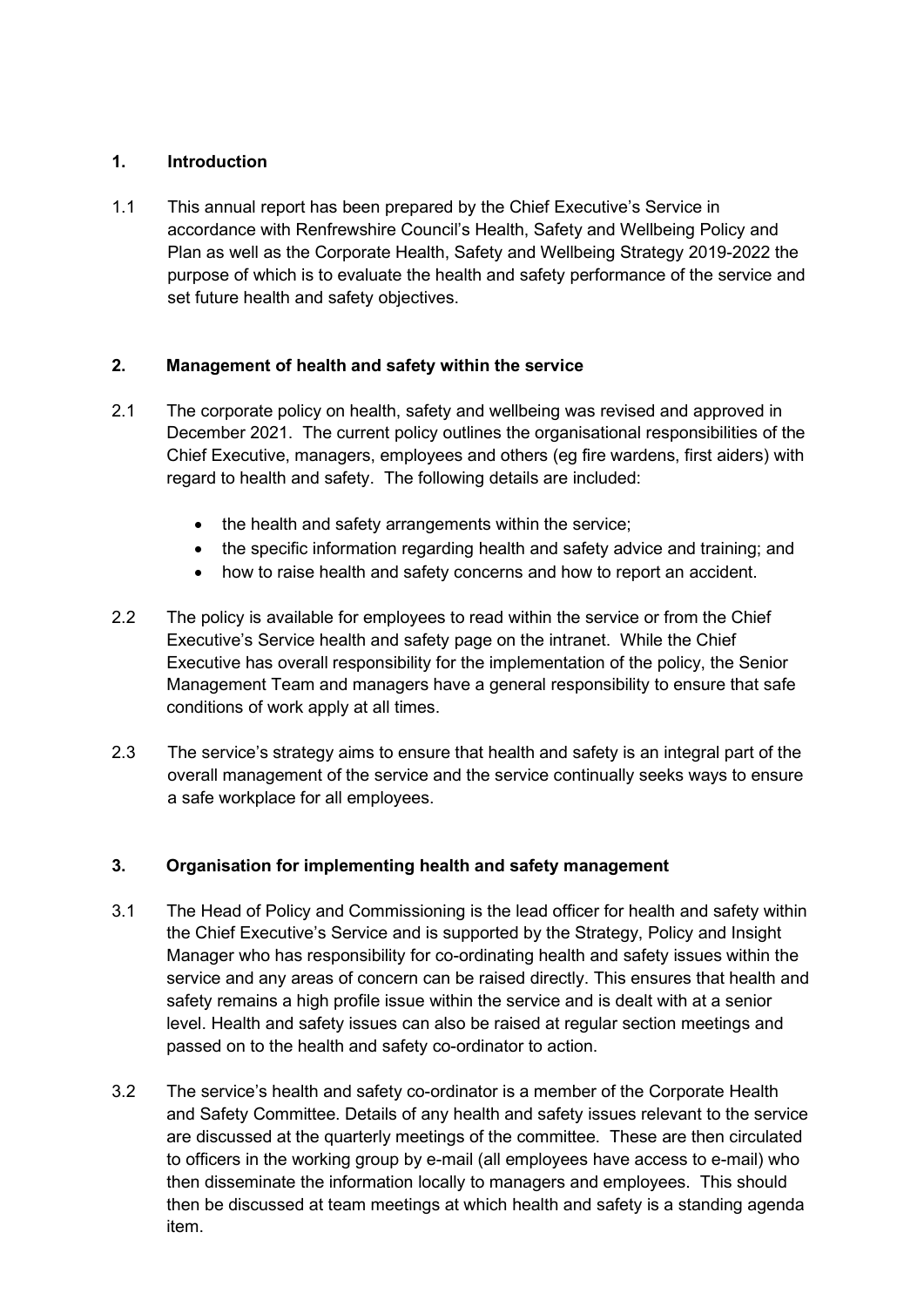- 3.3 The Health and Safety Committee, in addition to the functions listed above, also acts as a sounding board in respect of issues that arise within the service in relation to health and safety matters. Members of the committee provide a mechanism to disseminate consistent practice across the Council.
- 3.4 The service has a working group which meets quarterly (currently virtually) with a key current priority being Display Screen Equipment self-assessments for all employees. The working group is made up of representatives from across the service and a member of the FAR, People & OD, Health and Safety team.
- 3.5 These arrangements help promote the communication of health and safety information within the service, provide an opportunity for all officers to bring any health and safety issues to the attention of their line manager and/or health and safety co-ordinator while at the same time ensuring that health and safety retains its high profile within the service. In addition, virtual meetings and regular one to ones allows employees to raise issues, discuss concerns and seek any health and safety information with their line manager/Head of Service.

#### 4. Overview of Health & Safety during 2021/22

- 4.1 The Council's FAR, People & OD, Health and Safety team have been responding to national developments in terms of coronavirus testing and Renfrewshire's mass vaccination centres whilst also ensuring that Council employees are kept safe and have access to information and support for their health and wellbeing.
- 4.2 As a service, the communications team have provided regular health and safety updates to employees throughout the pandemic and regular wellbeing features have been communicated in employee newsletters. There is a dedicated Health, Safety and Wellbeing at Work section on the Council's website specifically for employees. It includes advice on PPE, carrying out a home visit or travelling in vehicles and an employee wellbeing guide. The guide contains practical guidance on working from home, with hints and tips on setting up a workstation, keeping fit and healthy, supporting mental health and a list of useful contacts of support available. The service will continue to review any new guidance and advice provided on Covid-19 precautions and where appropriate further liaise with FAR, People & OD, Health and Safety on its implementation.
- 4.3 A webpage was launched late summer dedicated to supporting employees for the reopening of Renfrewshire House with the launch of a mandatory Return to Renfrewshire House iLearn module and a Return to the Workplace form. A desk booking system was established to enable employees access to desks (including DSE specialised equipment where applicable). In addition, the service also occupies office accommodation at 5 High Street, Paisley and the Russell Institute, Paisley both of which have reopened in line with guidance and support from FAR, People & OD, Health and Safety team.

#### 5. Planning and setting standards

5.1 The service works with FAR, People & OD, Health and Safety team to identify any potential occupational health risks within the service. Three areas have been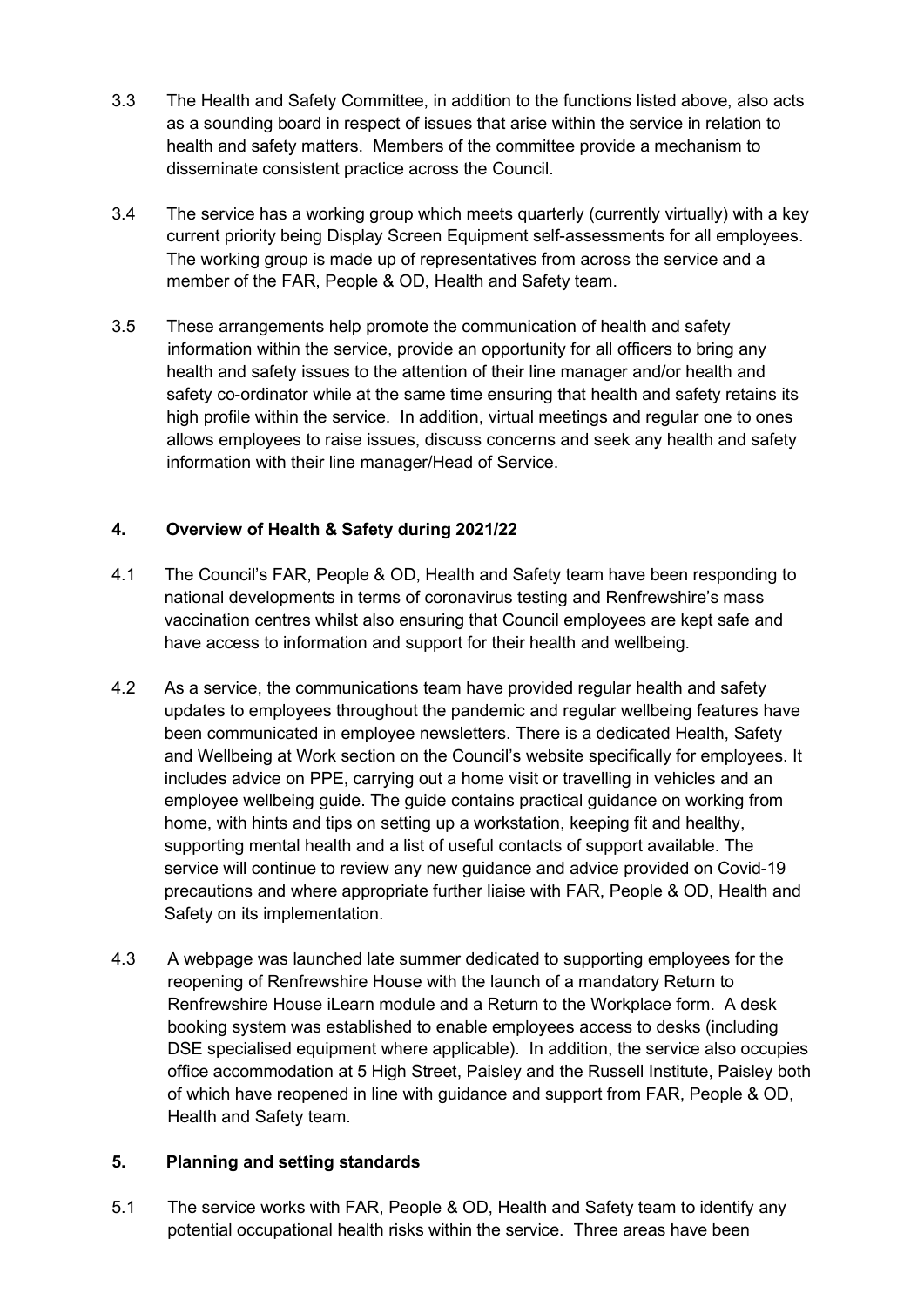identified as potential hazards in an office environment, regardless of the location as we operate from multiple buildings and/or in the current working from home environment for the service. The ongoing monitoring and evaluation ensures improvement actions are being taken where required. These three areas are:

- Display Screen Equipment (DSE) / ergonomics;
- Musculoskeletal hazards; and
- Wellbeing isolation from working from home/stress
- 5.2 In addition, the events team manage a programme of public events each of which are individually risk assessed. A bespoke Event Management Pack is created in conjunction with multi agency partners and Council services for each event, with public safety the main priority. Due to the ongoing restrictions on mass gatherings the live major events programme for 2021 was delivered in a hybrid model with some events taking place in digital and in-person and others entirely digital. A new design and delivery model for in-person events was delivered in 2021 with single points of focus removed from programming in favour of a content, installations and activity spread over a larger physical area and most activity running over several days/weekends rather than one off main stage events.
- 5.3 An interim events strategy was developed in January 2022 and will be in place for the 2022/23 programmes to support the recovery and return of live events and the impact of the current capital infrastructure programme on the available event site footprints across the town centre.
- 5.4 The Executive Events Group chaired by the Head of Marketing, Comms and Events with membership from Events, Health and Safety, Civil Contingencies, Risk Management and Regulatory Services have oversight of all event management plans and provide final sign off on the major events management and delivery plans.
- 5.5 The Neighbourhood Hub model which was put into place as part of the initial pandemic response has continued throughout 2021/22, supported by colleagues across the Council and our partners. The hub teams have provided support services to over 1500 households since the start of the lockdown period. Health and safety assessments were completed for all three locations and PPE was secured for all staff working there. The longer term model of the service is currently under review as part of Right for Renfrewshire.
- 5.6 Arrangements are in place to ensure that all employees undertake the display screen equipment iLearn training course on the Council's intranet and a display screen equipment self-assessment is carried out by all employees using the form located on Business World. DSE self-assessments should be carried out annually and monitored by managers. These assessments ensure that all workstations within the service comply with best practice. New and expectant mother risk assessments are also carried out; other hazards should also be considered within risk assessments which may include stress or lone working as examples.
- 5.7 Fire safety is a highlighted risk within the service and this is controlled by fire evacuation drills, risk assessments and training all of which raise awareness amongst employees.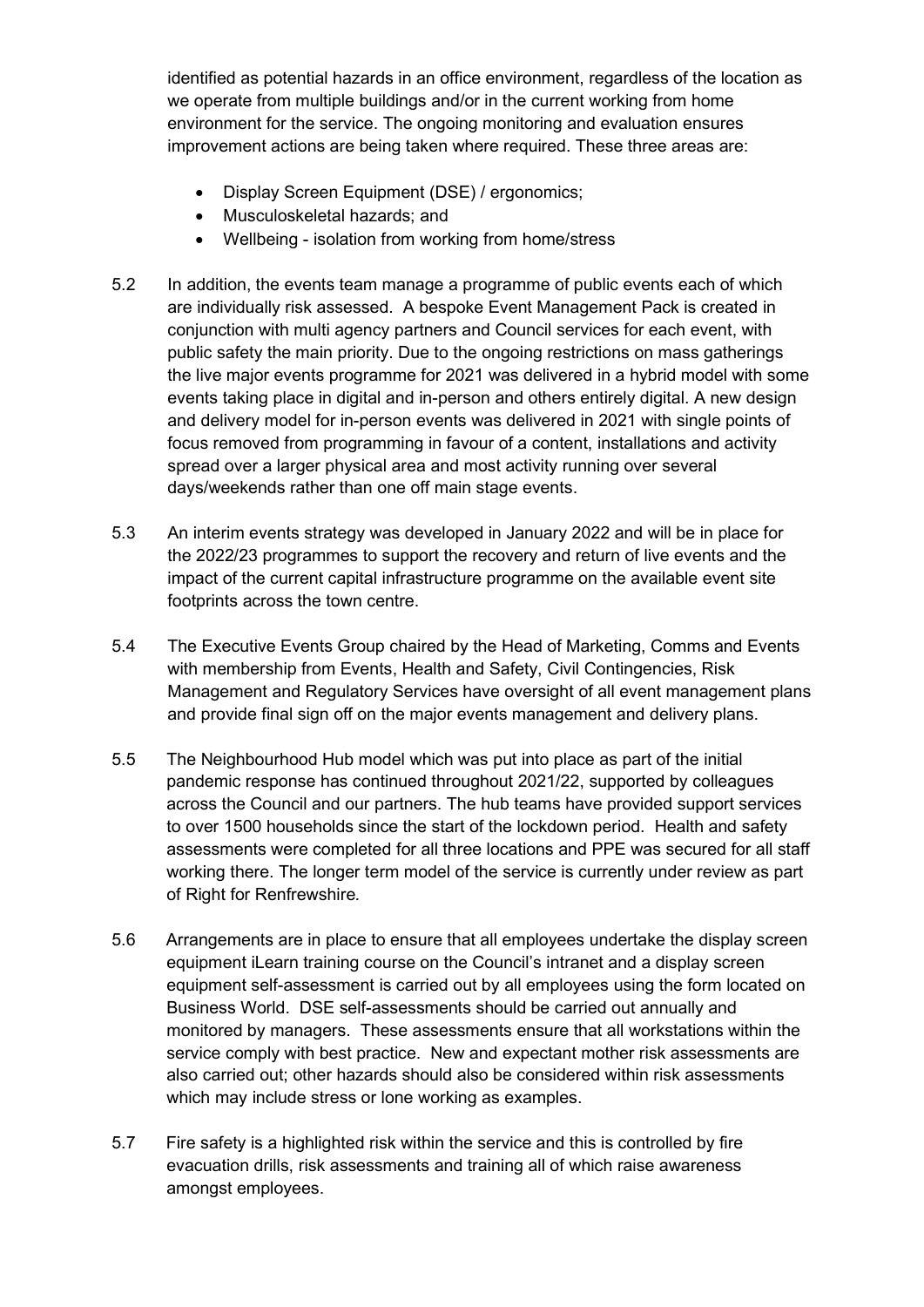#### 6. Training

- 6.1 Health & Safety training is integral to the service's approach to health and safety. Courses are included in the corporate training planner as well as a number of modules on iLearn.
- 6.2 Employees who attend health and safety training are reminded that course evaluations should be undertaken by the delegate to provide feedback.

#### 7. Active monitoring

7.1 The Chief Executive's service health and safety working group is made up of representatives from across the service and a member of the FAR, People & OD, Health and Safety team meets quarterly, monitoring actions through the reporting year. Any information communicated via the corporate health and safety committee is also raised and discussed with the group.

#### 8. Re-active monitoring

8.1 The likelihood of an accident taking place within the Chief Executive's service is relatively small, so there is currently no need to utilise accident statistics to identify and implement prevention programmes. We will continue to review this during the pandemic and in light of the current changes to working practices and the service locations from which people are working.

#### 9. Health and safety management actions 2022/23

- 9.1 Employees will continue to undertake or review their DSE self-assessment directly on Business World which will be reviewed by managers and, where required advice and guidance can be requested from the FAR, People & OD, Health and Safety team ensuring appropriate procedures and practices are implemented.
- 9.2 During 2021/22 a revised New and Expectant Mothers risk assessment template was created and published on the intranet. FAR, People & OD, Health and Safety team are working alongside Business World investigating how to integrate this form onto the system. Accident reporting within Business World is also under review and will be launched during 2022/23.
- 9.3 The service has made good progress towards achieving health and safety objectives and a number of these will be continued into next year. This includes:
	- Awareness and compliance with the revised Council's Corporate Policy on Health, Safety and Wellbeing;
	- Encourage and monitor health and safety training on iLearn and in-person training as required and determined by employee activities and roles;
	- Monitor employees undertake annual DSE self-assessments; and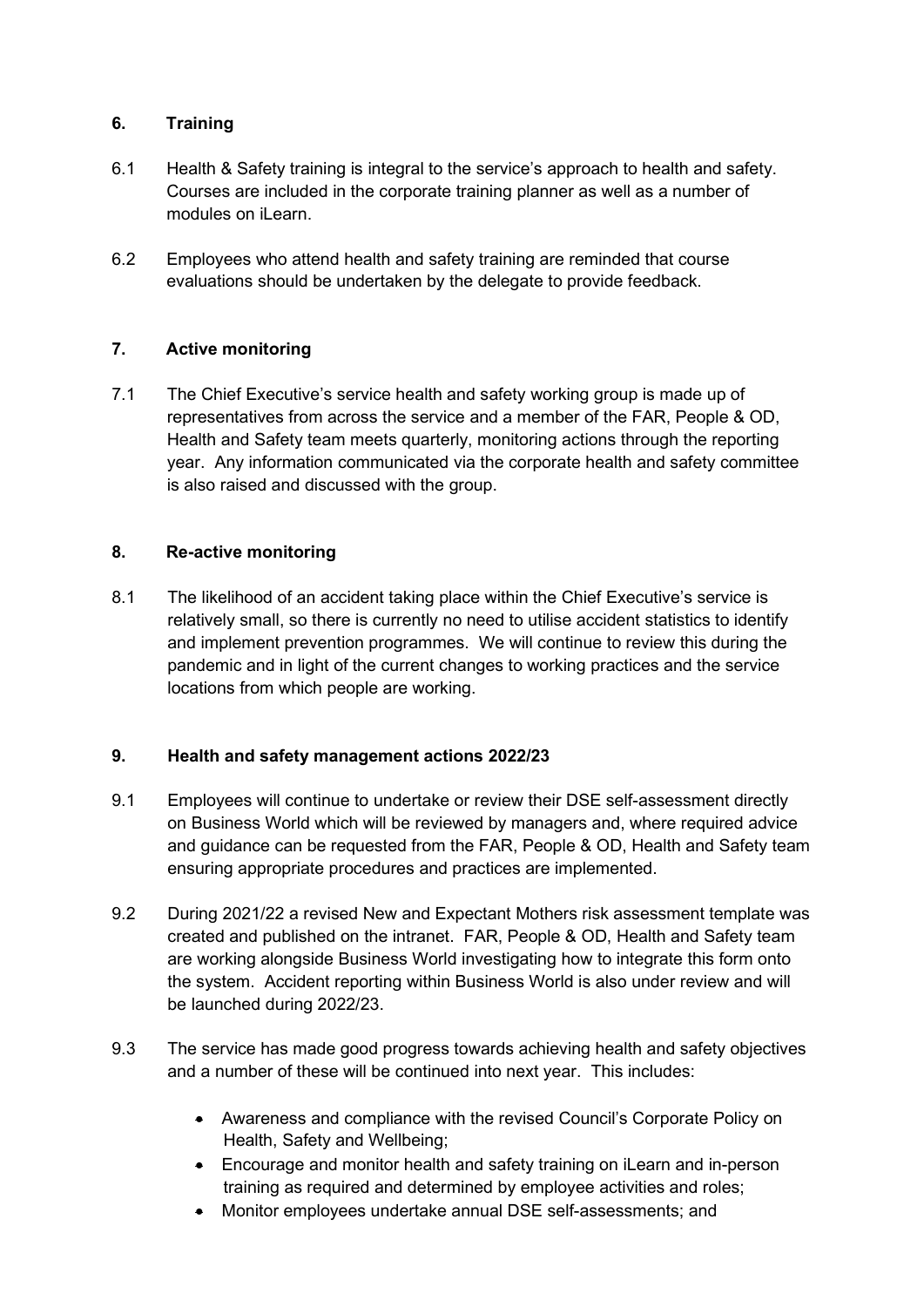Continue to support and contribute to Council health and wellbeing initiatives, including retaining the Healthy Working Lives Gold Award

In addition, a trauma informed and responsive Renfrewshire programme will be developed for the Council. The focus of which will be to support our workforce and to ensure that we recognise and respond to trauma as part of every service we deliver.

9.4 Appendix 2 sets out the Health and Safety Action Plan for 2022/23.

#### 10. Conclusion

10.1 Health and safety remains a key priority within the Chief Executive's Service. Health and safety is viewed as the responsibility of all employees and information, training, advice and guidance is provided on this basis. The involvement and support of all employees (including their representatives) is sought in ensuring the working environment is safe and secure for all employees and visitors.